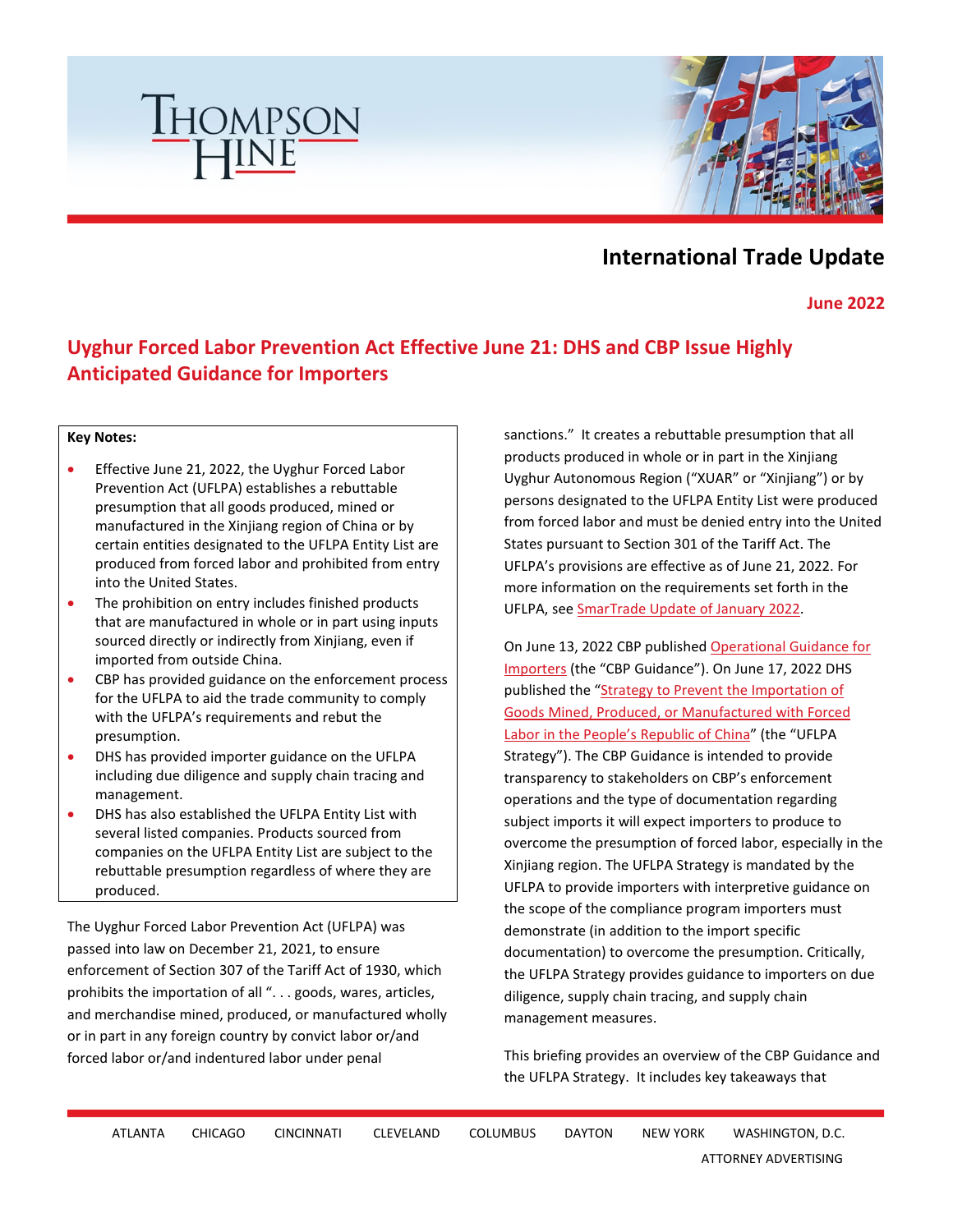importers and the trade community should consider to ensure compliance with the UFLPA and its enforcement procedures.

### **How Will Importers Know When Goods are Subject to the UFLPA's Rebuttable Presumption?**

All goods sourced directly or indirectly from Xinjiang or from an entity on the UFLPA Entity List are subject to the UFLPA's rebuttable presumption. This includes raw materials and intermediate or finished goods imported not only from China but also from third countries. Identifying goods subject to the UFLPA is one of the complications facing importers. Importers can be proactive in supply chain tracing to identify subject goods. If importers do not selfidentify, they will be notified that their imports are subject to the UFLPA through CBP enforcement action notices.

The CBP Guidance and the UFLPA Strategy urge companies to proactively conduct their own due diligence to ensure their products do not contain any raw materials, inputs or goods sourced from Xinjiang or the persons designated to the UFLPA Entity List. This should include a forced labor risk assessment of goods and suppliers and engagement with suppliers to identify all entities in the supply chain, the source of all goods and related inputs, and all manufacturing steps involved.

## **What Process and Enforcement Mechanisms will CBP Use for Imports within the Scope of the UFLPA?**

1. CBP will identify imports within the scope of the UFLPA's rebuttable presumption.

The CBP Guidance does not provide much insight on how CBP will identify importations that fall within the scope of the UFLPA, except that it will rely on the UFLPA Entity List as well as other information gathered through data collection and analytics. The UFLPA Strategy references a number of data mining and other tools that DHS and CBP are using or plan to use.

2. CBP will notify importers of the enforcement action take under the UFLPA on an importation. The CBP Guidance describes three potential enforcement actions that CBP may take under the UFLPA related to an importation: detention, exclusion and seizure/forfeiture.

#### *Detention*

When a shipment is detained, CBP will issue a detention notice pursuant to 19 U.S.C. § 1499 and 19 C.F.R.§ 151.16 and provide the reason for the detention and instructions on how to rebut the presumption under the UFLPA. CBP will have five days upon examination to determine whether to detain shipment and upon detainment, thereafter, will accept information from the importer to determine admissibility. Imports may present an Immediate Export inbond to seek permission to export the detained shipment prior to exclusion or seizure.

#### *Exclusion*

CBP may also issue a notice exclusion of entry for imports that it determines to be in violation of the UFLPA. Exclusions may be protested by importers pursuant to 19 U.S.C. § 1514 and 19 CFR Part 174.

#### *Seizure and Forfeiture*

Imports determined to be in violation of the UFLPA may also be subject to seizure and forfeiture and CBP will issue a notice of seizure pursuant to 19 U.S.C. § 1595a and 19 C.F.R. Part 171. Seizures and forfeitures will be referred to the Fines, Penalties and Forfeitures (FPFO) officer at the port of entry. Importer petitions for release of the imported goods will be reviewed by the FPFO or Regulations and Rulings.

### **How Can Importers Respond to UFLPA Enforcement?**

Importers may respond to UFLPA enforcement action by providing information sufficient to: (1) meet the conditions and requirements set forth in Section 3(b) of the UFLPA to rebut the presumption, or (2) demonstrate that the importation is outside the scope of the UFLPA (essentially, that it does not contain goods sourced from Xinjiang or companies on the UFLPA Entity List).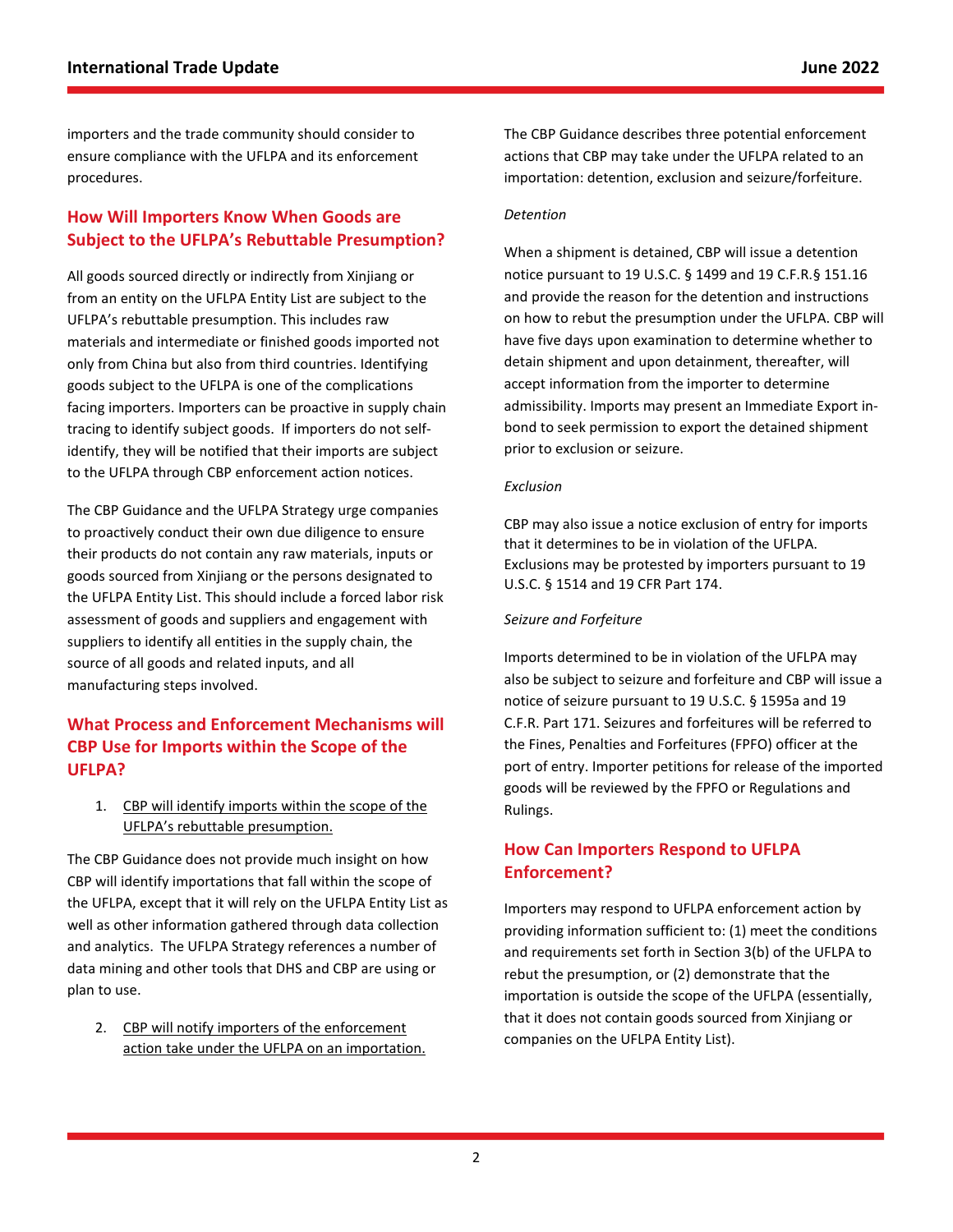1. Importers may request an exception by showing compliance with Section 3(b) of the UFLPA to overcome the presumption.

Section 3(b) of the UFLPA provides an exception to the CBP Commissioner's application of the rebuttable presumption if it determines that the importer of record (IOR) has:

- i. Fully complied with the UFLPA Strategy importer guidance issued under section 2(d)(6) of the UFLPA and any implementing regulations ("UFLPA Importer Guidance");
- ii. Completely and fully responded to all inquiries for information to ascertain whether the goods were mined, produced or manufactured in whole or in part with forced labor; and
- iii. By clear and convincing evidence that the good was not mined, produced or manufactured in whole or in part with forced labor.

The UFLPA Importer Guidance states that to fulfill the first prong of the rebuttable presumption test, importers must show effective due diligence, supply chain tracing and supply chain management.

- Due diligence includes:
	- o Engaging stakeholders and partners
	- o Assessing risks and impacts
	- o Developing a code of conduct
	- o Communicating and training across supply chains
	- o Monitoring compliance
	- o Remediating violations
	- o Independent review
	- o Reporting of performance and engagement
- Supply Chain Tracing involves "mapping" the entire supply chain and demonstrating the goods and their inputs' chain of custody from the beginning of the supply chain to the buyer of the finished product.
- Supply Chain Management involves measures taken to prevent and mitigate identified risks of forced labor. These include vetting suppliers, requiring corrective action if forced labor is identified in the supply chain, and consequences for failure to take corrective action.

Importers are encouraged to leverage U.S. government and NGO publications to assist in implementing due diligence, supply chain tracing and supply chain management measures.

The CBP Guidance provides the type of documentation required to support the request for exception are as follows:

- (a) Documents evidencing importers have a due diligence system will show:
	- Supply chain mapping and assessment from raw materials to imported goods;
	- Engagement with suppliers and stakeholders to assess and address forced labor;
	- Supplier code of conduct forbidding forced labor and noting China as high-risk;
	- Training for employees and agents; and
	- Monitoring of supplier compliance with code of conduct.
- (b) Documents evidencing importers have engaged in supply chain tracing will show:
	- Supply chain tracing information, including all stages of mining, production or manufacture of imported goods and components in the supply chain, the role/contact information of all suppliers and manufacturers, related persons, and affidavits verifying this information.
	- Information about the merchandise and its components, including payment records, shipping records, inventory records and import/export records; and
	- Information about the miner, producer or manufacturer including, mining records, production orders, and factory related records.
- (c) Documents evidencing importer's supply chain management measures:
	- Internal controls to prevent and mitigate risk of forced labor in supply chain; and
	- Operating system or accounting system that includes audited financial statements.